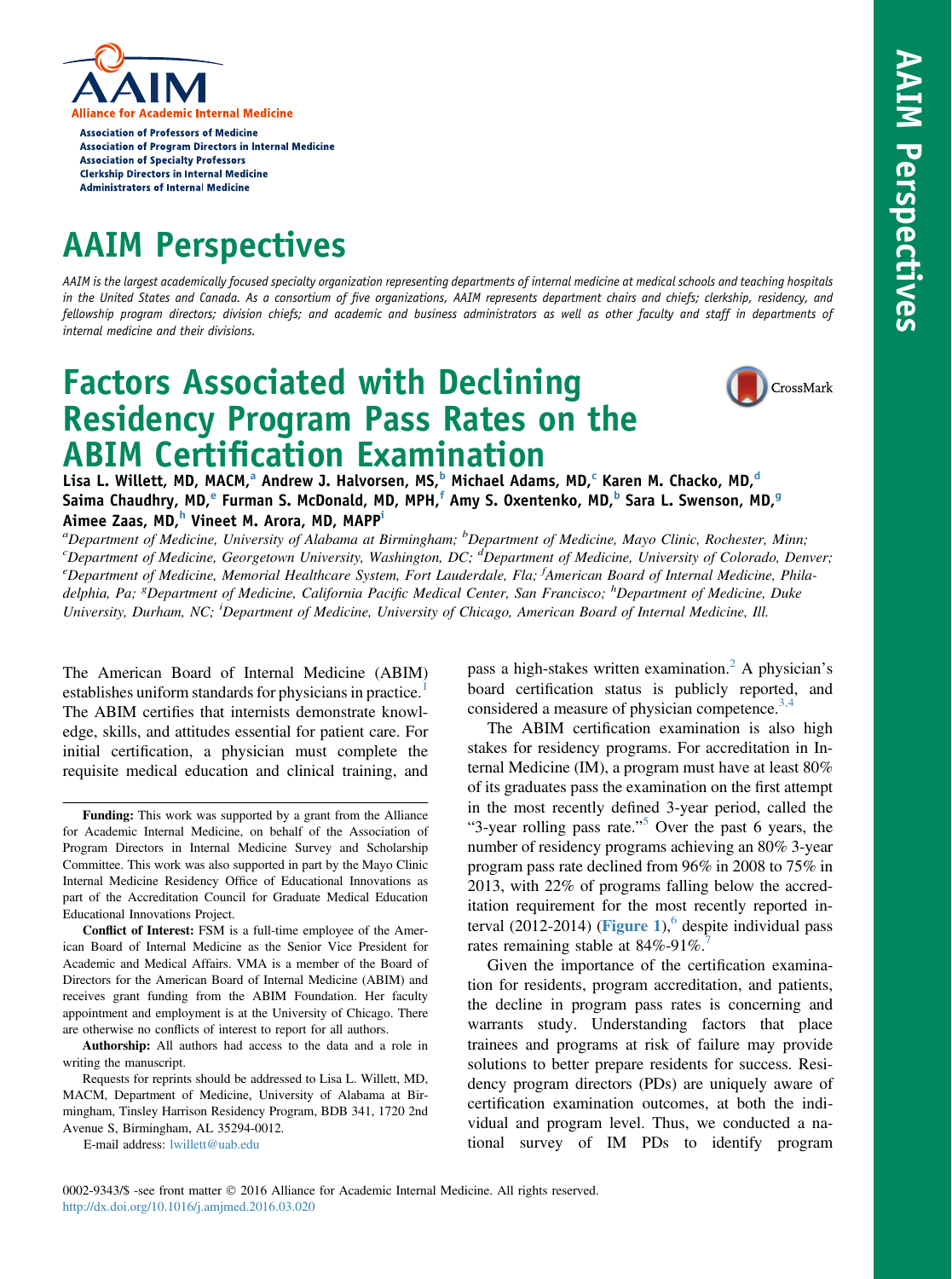characteristics associated with program pass rates, explore reasons, and program response to the decline.

### **METHODS**

The Association of Program Directors in Internal

Medicine Survey Committee develops yearly questionnaires to track characteristics and issues facing IM residency programs. We used the 2013 survey to ask questions related to the declining ABIM program pass rates. E-mail notification with a program-specific hyperlink to a Web-based questionnaire was sent August-November 2013 to all 365 Association of Program Directors in Internal Medicine member programs, representing 93.4% of Accreditation Council for Graduate Medical Education (ACGME)-accredited IM residency programs.

Prior to blinding program identity for analysis, survey re-

sponses were appended with data from publicly available sources, accessed December 2013. Programs were assigned to geographic regions by US Census Bureau definition.<sup>8</sup> Program type was obtained from the American Medical Association Fellowship and Residency Electronic Interactive Database Access System Online.<sup>9</sup>The 3year program pass rates on the certification examination were obtained from ABIM. $^{6}$  Data from ACGME $^{10}$  $^{10}$  $^{10}$ included accreditation cycle length, government affiliations, number of approved training positions, and PD appointment date. We included programs with  $>10$  residents meeting all reported criteria. This study was exempt by the Mayo Clinic Institutional Review Board.

### Data Analysis

To evaluate sample representativeness, we compared programs responding to nonresponders across the publicly available variables (program type, region, size, PD tenure, and ABIM program pass rates) using Fisher's exact tests or 2 sample  $t$  tests, as appropriate. We assessed differences in 3-year program pass rates (years  $2010-2012$ )<sup>[6](#page-6-0)</sup> across program demographics (program type, region, size, and PD tenure), resident demographics (percentage of US medical graduates, women, and underrepresented minorities), and PD responses to survey items using multivariate analysis of variance models. PDs' report of correlates with residents who failed were described.

Differences in PD agreement and program offerings included: 1) perceived reasons for program pass rate

decline, 2) perceptions of why individual residents in their program did not pass, 3) methods to prepare their residents for the examination, and 4) response to the decline.

We collapsed the original 5-point agreement scale  $(1 = "strongly disagree," 2 = "disagree," 3 = "neutral,"$ 

"disagree,"

 $4 =$  "agree,"  $5 =$  "strongly agree") to a binary response  $(1 =$  "strongly agree" or<br>"agree,"  $0 =$  "neutral," "agree,"  $0 =$  "neutral,"<br>"disagree," or "strongly"

disagree"). Associations were assessed with Fisher's exact tests for 2-way tables, 2 sample  $t$ tests, or logistic regression, as appropriate. Continuous-valued numeric characteristics were trichotomized using sample tertiles to create similarly sized groups within demographics. The significance level for all analyses was set at 0.01 for multiple comparisons, and all tests were 2-sided. Analyses used SAS 9.3 (SAS Institute,

# PERSPECTIVES VIEWPOINTS

- American Board of Internal Medicine 3 year rolling pass rates vary across geographic region, program size, and program director tenure.
- Programs offer a variety of methods to prepare residents for the examination, and report making changes in response to failures.
- Program directors attribute resident failures to low performance on prior standardized tests, and are giving greater consideration to US Medical Licensing Examination scores when ranking student applicants.

# **RESULTS**

## Three-Year Program Pass Rates by Program Characteristics and Resident Demographics

Cary, NC).

Surveys were returned by 265 PDs (73%). Responding programs did not differ from nonresponding ([Table 1](#page-3-0)). Of ACGME-accredited programs, 370/391 (94.6%) had 3-year program pass rates (years 2010-2012) available from the ABIM, with a mean (95% confidence interval [CI]) pass rate of 85.0% (84.0-86.0); mean (95% CI) program pass rates from survey respondents was 85.7% (84.6-86.9).

Average 3-year program pass rates varied significantly across regions, program sizes, and PD tenures (all  $P \leq .004$ ) (**[Table 2](#page-3-0)**). Military-based programs and programs in Puerto Rico had the lowest pass rates. Programs with >80% of positions filled with US medical graduates had the highest pass rates. Mean program pass rates did not differ according to programs' percentages of women or underrepresented minority graduates ([Table 3](#page-4-0)).

# Program Director's Perceived Reasons for Decline in 3-Year Program Pass Rates

The majority of PDs agreed that the national decline in program pass rates was attributable to residents spending less time independently reading to improve their medical knowledge and reflecting about patients, and having less clinical experience due to duty hour limitations ([Figure 2](#page-4-0)).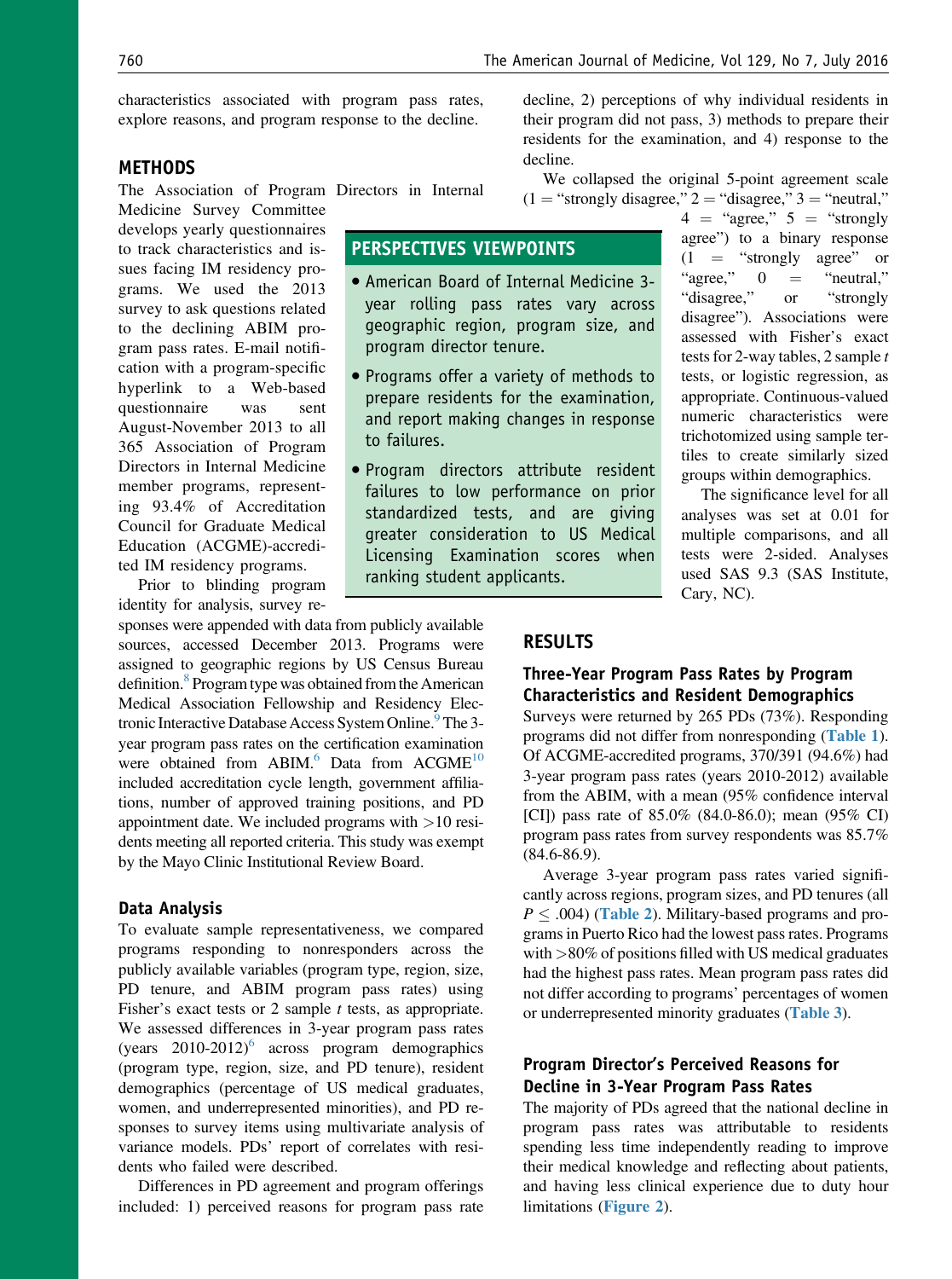<span id="page-2-0"></span>

Figure 1 Percent of programs below 80% threshold for American Board of Internal Medicine 3-year program pass rate,\* with line showing implementation of 2011 Duty Hour Limitations. \*The 3-Year Program Pass Rate is the percent of a program's graduates passing the examination on first attempt for the defined 3-year interval.

# Perceived Reasons Why Individual Residents Did Not Pass the Examination

PDs reported a number of factors correlated with their residents' examination failures ([Table 4](#page-5-0)). Most frequently cited were standardized test scores, especially low In-Training Examination (ITE) scores. $11$ 

## Methods to Prepare Residents for the Examination

Most programs provided an internal board review program (79.3%), with a mean of 57.9 hours/year. There was no association with number of hours of board review offered and program pass rate. Programs used several teaching methods, mostly the Medical Knowledge Self-Assessment Program<sup>[12](#page-6-0)</sup> ([Figure 3](#page-5-0)). We found no association between types of methods and program pass rate (all  $P > .07$ ). Some provided funding for the Medical Knowledge Self-Assessment Program (61.1%), study materials (49.8%), commercial review courses (26.0%), ABIM-specific study materials (20.8%), and travel expenses for courses (14.3%).

The majority administered the ITE to all postgraduate year (PGY) levels (PGY2 93.6%, PGY3 91.7%, PGY1 86.4%). Eighty-five percent used an ITE threshold score to identify residents at risk for failing the ABIM. The majority (81.8%) used a national percentile rank compared with peers, with a median (Q1-Q3) percentile of 30 (27.5-35). Programs with lower average pass rates (82.5% vs 87.4%) adopted a higher threshold, mean (95% CI) difference of 4.9% (2.1-7.8) ( $P = .001$ ). We found no association between ITE thresholds used by PDs and 3-year program pass rates  $(P = .29)$ .

#### Changes in Response to Failures

Sixty-four percent of PDs made changes to their board preparation methods in response to failures. Those who made changes had lower pass rates than those who had not (83.2% vs 92.7%), a mean (95% CI) difference of 9.6% (7.8-11.3) ( $P < .0001$ ), and were more likely to fall below the ACGME requirement for  $\geq 80\%$  program pass rate (28.4% vs 1.4%; odds ratio 27.8; 95% CI, 3.8- 205.4;  $P = .001$ ). Sixty-two percent reported giving stronger consideration to US Medical Licensing Examination  $(USMLE)^{13}$  $(USMLE)^{13}$  $(USMLE)^{13}$  scores for ranking residency applicants than in years past. PDs who reported giving increased consideration of USMLE scores were more likely to have lower program pass rates than those who did not (83.7% vs 90.6%), a mean (95% CI) difference of 6.9% (4.9-8.9) ( $P < .0001$ ), and were more likely to fall below the ACGME requirement for  $\geq 80\%$  pass rate (27.8% vs 5.3%; odds ratio 6.9; 95% CI, 2.4-20.1;  $P = .0004$ ).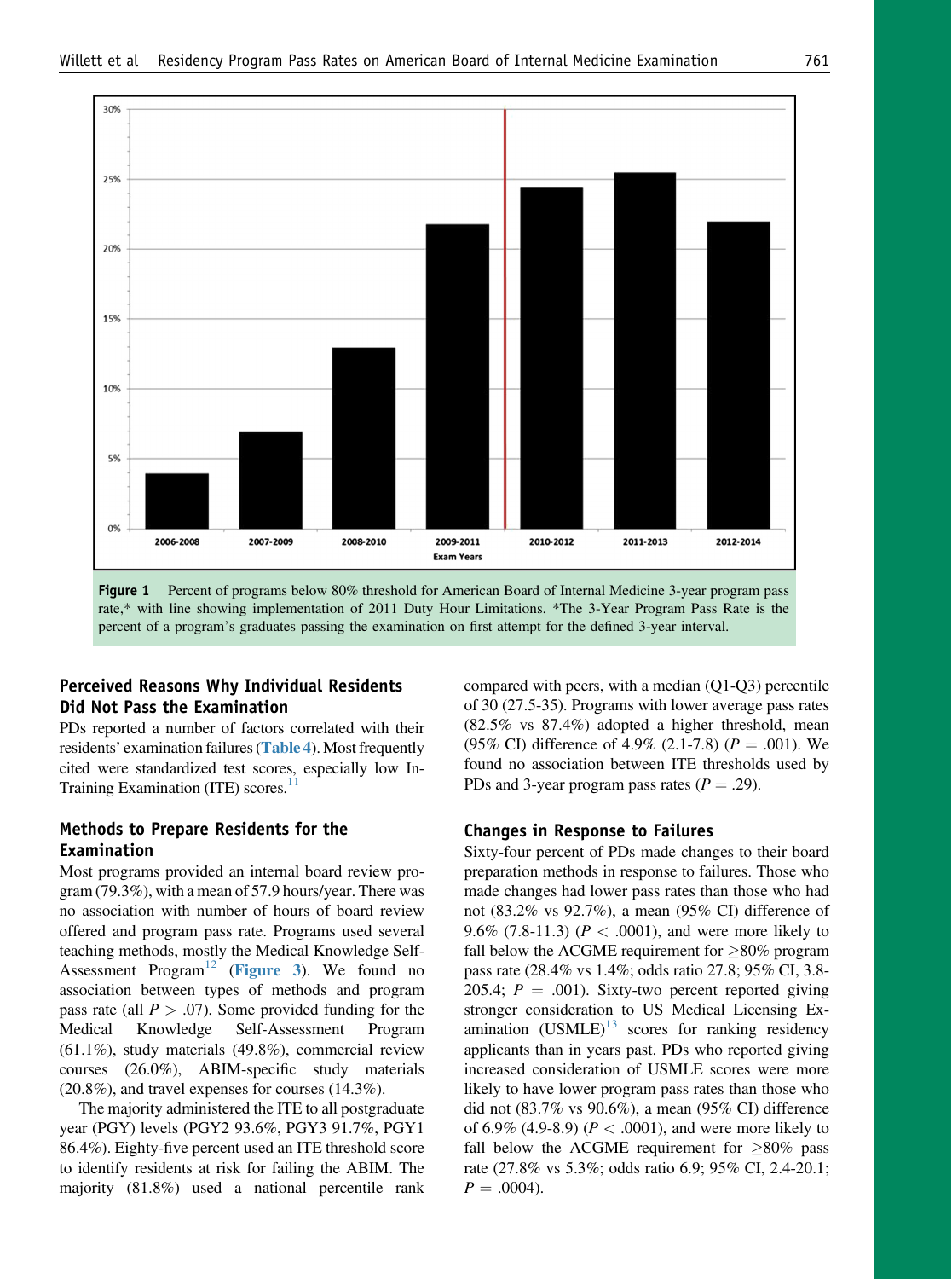|                                                         | Responders<br>$n = 265$ | Nonresponders<br>$n = 100$                                                                                                                    | P-Value |
|---------------------------------------------------------|-------------------------|-----------------------------------------------------------------------------------------------------------------------------------------------|---------|
|                                                         |                         |                                                                                                                                               |         |
| Characteristic                                          |                         |                                                                                                                                               |         |
| Program type, $n$ (%)                                   |                         |                                                                                                                                               | $.61*$  |
| Community-based, university-affiliated hospital         | 136 (51.3%)             | 56 (56.0%)                                                                                                                                    |         |
| University-based                                        | 99 (37.4%)              | 31 (31.0%)                                                                                                                                    |         |
| Community-based                                         | $25(9.4\%)$             | 10 (10.0%)                                                                                                                                    |         |
| Military-based                                          | $5(1.9\%)$              | $3(3.0\%)$                                                                                                                                    |         |
| Region, $n$ (%)                                         |                         |                                                                                                                                               | $.70*$  |
| Northeast                                               | 94 (35.5%)              | 31 (31.0%)                                                                                                                                    |         |
| South                                                   | $67(25.3\%)$            | 32 (32.0%)                                                                                                                                    |         |
| Midwest                                                 | 64 (24.2%)              | 22 (22.0%)                                                                                                                                    |         |
| West                                                    | 38 (14.3%)              | 15 (15.0%)                                                                                                                                    |         |
| Unincorporated territory                                | $2(0.8\%)$              | $0(0.0\%)$                                                                                                                                    |         |
| Program size, Median (Q1-Q3) approved positions         | 56 (38-93)              | $52.5(36.5-80.5)$                                                                                                                             | $.27+$  |
| Program director tenure, Median (Q1-Q3) years           | $4(1-9)$                | $5(2-9.5)$                                                                                                                                    | $.55+$  |
| ABIM program pass rate ('10-'12), Mean (95% CI) percent | 85.7 (84.6-86.9)        | 84.7 (82.5-86.8)                                                                                                                              | $.38+$  |
| Programs below 80% RRC Threshold, No. (%)               | 54 (20.4%)              | 25 (25.0%)                                                                                                                                    | $.31*$  |
| $\mathbf{r}$                                            |                         | $\mathbf{H} \in \mathbb{R}$ and $\mathbf{H} \in \mathbb{R}$ are a set of $\mathbf{H} \in \mathbb{R}$ . The set of $\mathbf{H} \in \mathbb{R}$ |         |

<span id="page-3-0"></span>

| Table 1 Association of Program Directors in Internal Medicine 2013 Survey Responders vs Nonresponders for Publicly Available |  |  |  |
|------------------------------------------------------------------------------------------------------------------------------|--|--|--|
| Characteristics of 365 Internal Medicine Residency Programs                                                                  |  |  |  |

 $A$ BIM  $=$  American Board of Internal Medicine; ACGME  $=$  Accreditation Council for Graduate Medical Education; ANOVA  $=$  analysis of variance;  $CI =$  confidence interval;  $Q1 =$  first quartile;  $Q3 =$  third quartile.

\*Fisher's exact test. †Welch's t test.

# **DISCUSSION**

Stable pass rates of individual first-time test takers in the face of declining 3-year program pass rates presents a paradox that is worth exploration. The stable pass rates of individuals suggest that the ABIM certification examination is not more difficult, nor are there intrinsic differences in the aggregate pool of medical trainees pursuing IM residencies. The reason for declining program pass rates is likely multifactorial, related to differences in the distribution of residents among certain programs who failed the ABIM examination. There may be a shift at the program level, such that residents who failed the examination were previously concentrated in a few programs and are now dispersed broadly across many programs. Conversely, residents most at risk of failing may now be concentrated within certain programs, with characteristics we identified. For example, it is possible that programs who place less emphasis on USMLE scores when ranking applicants, due to other highly desirable qualities, have lower pass rates. The shift may have disproportionately impacted programs with at-risk residents. We found examination pass rates to be lower for programs in Puerto Rico, smaller programs, those with shortest PD tenure and with more International Medical Graduates. Our findings are consistent with other studies of smaller programs and regional variance.<sup>14-17</sup> Reasons for these associations are not known, and may reflect differences in educational support, baseline knowledge of trainees, variations in clinical exposures, availability of resources for board preparation, or unstable programs. Further study to identify why certain programs are at risk is essential to Table 2 Publicly Available Program Characteristics vs ABIM Program Pass Rate ('10-'12) Multivariate ANOVA Summaries ( $N = 370$ )

|                              |     |  | 2010-2012 ABIM Program Pass Rate |         |
|------------------------------|-----|--|----------------------------------|---------|
| Program Characteristic n (%) |     |  | Mean (95% CI)                    | P-Value |
| Program type                 |     |  |                                  | .20     |
| Community-based,             |     |  | 194 (52.4) 84.5 (83.1-86.0)      |         |
| university affiliated        |     |  |                                  |         |
| hospital                     |     |  |                                  |         |
| University-based             |     |  | 132 (35.7) 86.0 (84.6-87.5)      |         |
| Community-based              |     |  | 36 (9.7) 85.1 (81.0-89.2)        |         |
| Military-based               |     |  | 8 (2.2) 79.5 (70.2-88.8)         |         |
| Region                       |     |  |                                  | .0007   |
| <b>Northeast</b>             |     |  | 131 (35.4) 85.3 (83.6-87.0)      |         |
| South                        |     |  | 96 (25.9) 83.9 (81.9-85.8)       |         |
| Midwest                      |     |  | 84 (22.7) 86.5 (84.6-88.4)       |         |
| West                         |     |  | 51 (13.8) 86.1 (83.3-88.9)       |         |
| Puerto Rico                  |     |  | 8 (2.2) 71.8 (56.0-87.5)         |         |
| Program size                 |     |  |                                  | .004    |
| Large $($ >76                |     |  | 119 (32.2) 87.0 (85.7-88.3)      |         |
| approved positions)          |     |  |                                  |         |
| Medium (43-75                |     |  | 119 (32.2) 85.3 (83.9-86.7)      |         |
| approved positions)          |     |  |                                  |         |
| Small $( \leq 42)$           |     |  | 132 (35.7) 83.0 (80.7-85.2)      |         |
| approved positions)          |     |  |                                  |         |
| Program director tenure      |     |  |                                  | .002    |
| Long $($ >7 years)           |     |  | 124 (33.5) 87.4 (85.8-89.1)      |         |
| Medium (2-7 years)           |     |  | 152 (41.1) 84.2 (82.5-85.8)      |         |
| Short $(<$ 2 years)          |     |  | 94 (25.4) 83.2 (81.1-85.3)       |         |
| <b>Overall</b>               | 370 |  | 85.0 (84.0-86.0)                 |         |

 $ABIM =$  American Board of Internal Medicine; ANOVA  $=$  analysis of variance;  $CI =$  confidence interval.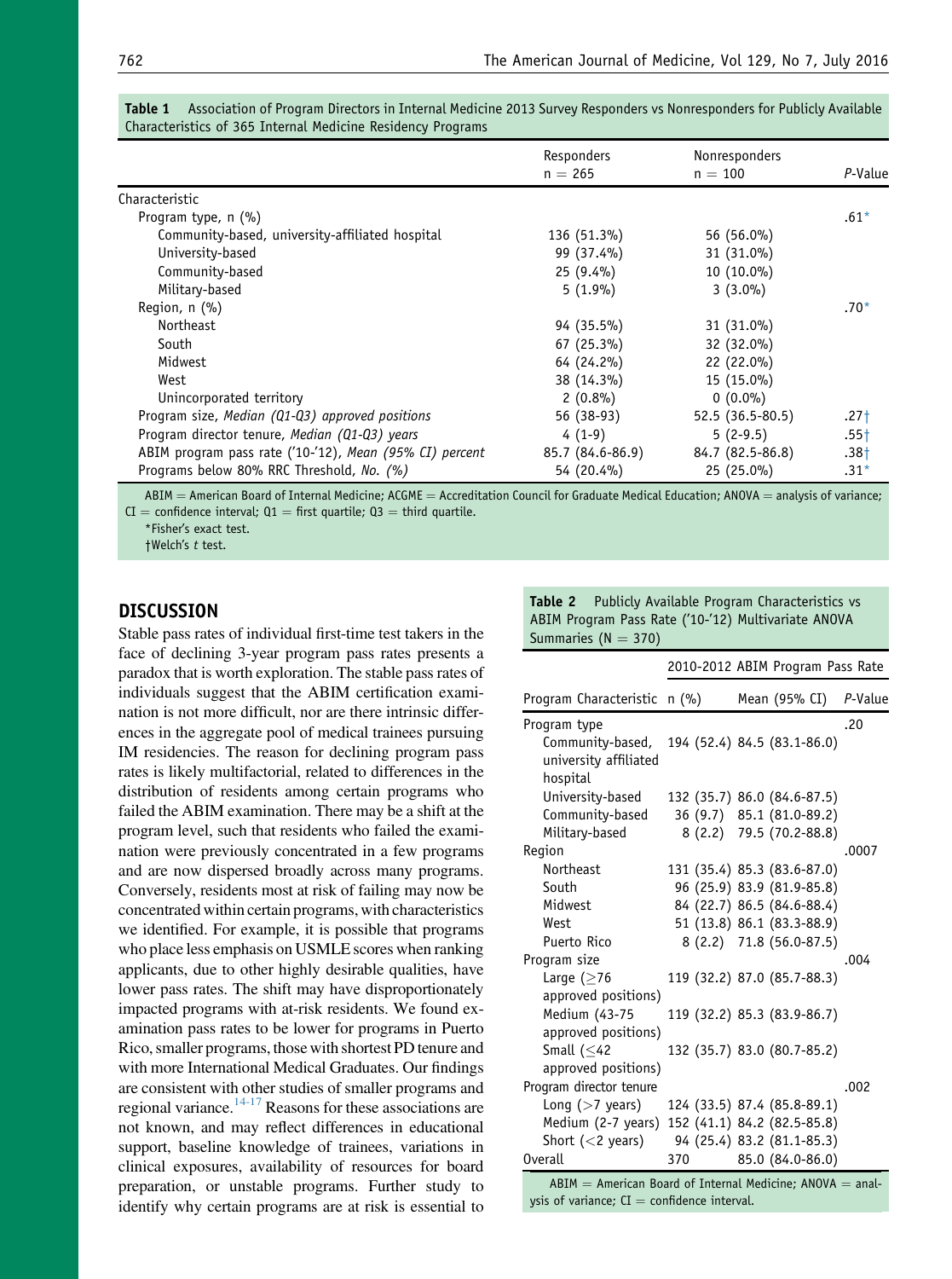<span id="page-4-0"></span>Table 3 Resident Cohort Demographic Tertiles Calculated from Association of Program Directors in Internal Medicine Survey Responses vs ABIM Program Pass Rate ('10-'12) Multivariate ANOVA Summaries ( $N = 265$ )

|                                             | 2010-2012 ABIM Program Pass Rate |                            |         |  |
|---------------------------------------------|----------------------------------|----------------------------|---------|--|
| Resident Cohort<br>Demographic              | $n$ (%)                          | Mean (95% CI)              | P-Value |  |
| USMG                                        |                                  |                            | .01     |  |
| High (>80%)                                 |                                  | 86 (32.5) 88.6 (86.7-90.4) |         |  |
| Medium (12%-80%) 85 (32.1) 83.2 (81.4-85.1) |                                  |                            |         |  |
| Low $(<12\%)$                               |                                  | 85 (32.1) 85.3 (83.0-87.6) |         |  |
| Unknown                                     |                                  | $9(3.4)$ $84.9(77.7-92.0)$ |         |  |
| Women                                       |                                  |                            | .04     |  |
| High (>47%)                                 |                                  | 78 (29.4) 86.1 (83.8-88.5) |         |  |
| Medium (32%-47%) 82 (30.9) 87.2 (85.5-88.9) |                                  |                            |         |  |
| Low $(<$ 32%)                               |                                  | 80 (30.2) 83.7 (81.4-86.0) |         |  |
| Unknown                                     |                                  | 25 (9.4) 85.7 (82.2-89.1)  |         |  |
| URM                                         |                                  |                            | .84     |  |
| High $(>12.5\%)$                            |                                  | 74 (27.9) 86.2 (83.8-88.6) |         |  |
| Medium (5.3%-                               |                                  | 82 (30.9) 85.6 (83.3-87.8) |         |  |
| $12.5\%$                                    |                                  |                            |         |  |
| Low $(<5.3\%)$                              |                                  | 74 (27.9) 85.3 (83.3-87.3) |         |  |
| Unknown                                     |                                  | 35 (13.2) 85.9 (83.2-88.6) |         |  |
| <b>Overall</b>                              | 265                              | 85.7 (84.6-86.9)           |         |  |

 $ABIM =$  American Board of Internal Medicine; ANOVA  $=$  analysis of variance;  $CI =$  confidence interval; URM  $=$  underrepresented minority; USM $G =$  United States medical graduate.

ensure that programs fulfill accreditation requirements and that all trainees get the support they need to pass the examination.

In our survey, PDs perceive the national decline in program pass rates to be due to residents spending less time reading and reflecting about patients, and having less clinical experience due to duty hours. Although prior studies show residents spend less time with patients and in educational conferences due to duty hour limitations, $18-20$  the 2003 duty hour limitations were not associated with changes in ABIM pass rates. $^{21}$  $^{21}$  $^{21}$  Of note, the timing of the decline seems to coincide more closely with the 2009 ACGME IM requirements for increased ambulatory training and other curricular changes. $^{22}$  $^{22}$  $^{22}$ While there isn't a direct hypothesis for how these changes affected program pass rates, it is plausible that some programs diverted program resources away from board preparation to meet 2009 mandates.

Interestingly, the perceived decreased time in the clinical environment reported by PDs occurred concurrently with an increased emphasis on competencies other than medical knowledge, including system-based practice and practice-based learning and improvement. $23,24$  Changes in the work environment that align with these competencies, including use of electronic health records, complex coordination of care transitions, increased documentation requirements, and other system-level complexities may be distracting from residents' attainment of medical knowledge. PDs attributed most resident failures with low performance on prior tests of medical knowledge; few attributed failures to low performance on clinical evaluations in other competency domains. How to best prepare residents for modern practice, while ensuring the



Figure 2 Program Director perceptions of reasons for the decline in the national 3-year program pass rates.  $ABIM = American Board$  of Internal Medicine.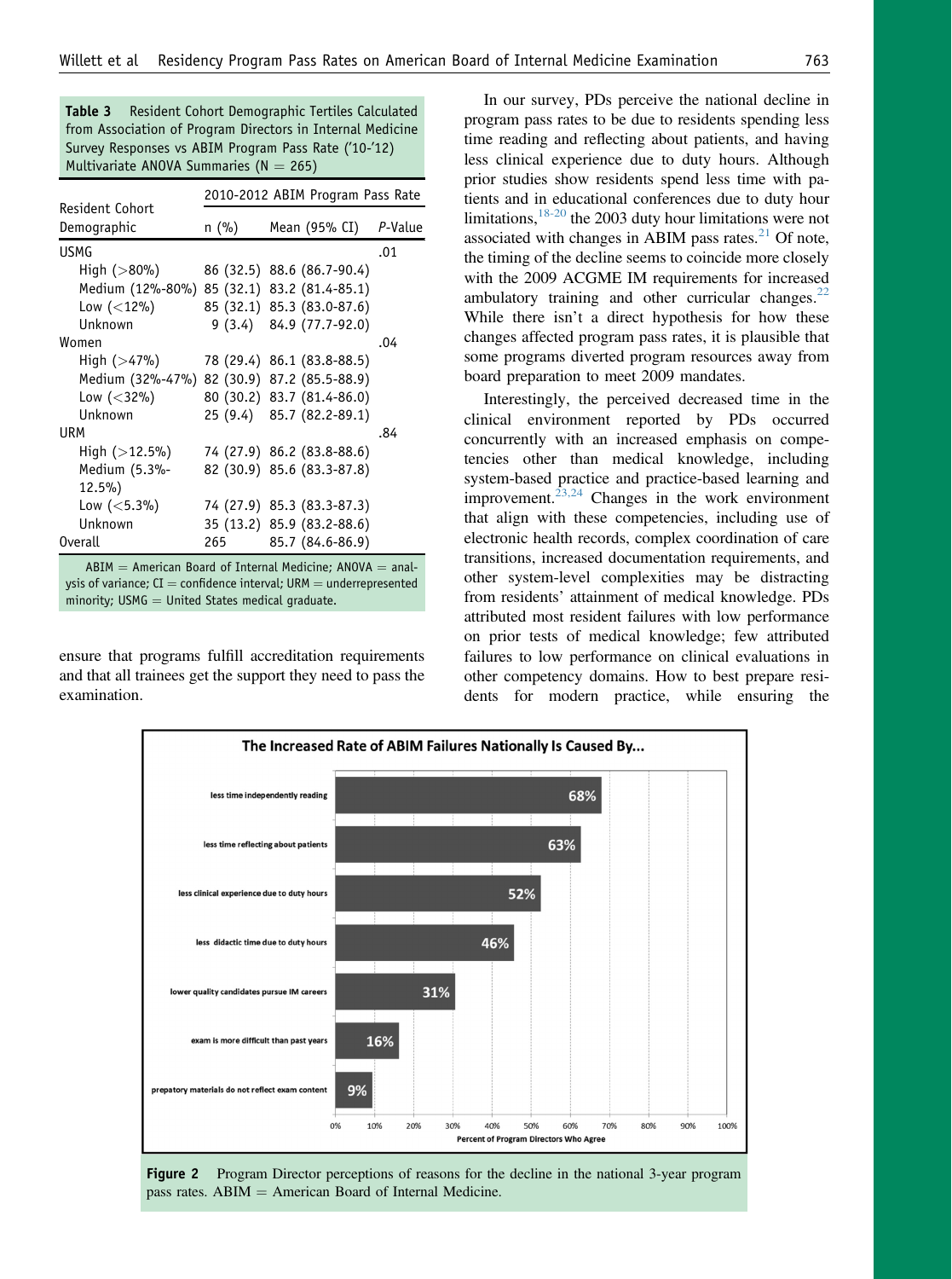| Response                                                                                                                                                    | $N = 265$<br>$n$ (%) |
|-------------------------------------------------------------------------------------------------------------------------------------------------------------|----------------------|
| Standardized test scores:                                                                                                                                   |                      |
| Low ITE score as a PGY3                                                                                                                                     | 192 (72.5)           |
| Low ITE score as a PGY2                                                                                                                                     | 182 (68.7)           |
| Low ITE score as a PGY1                                                                                                                                     | 147 (55.5)           |
| Low USMLE1 score                                                                                                                                            | 121 (45.7)           |
| Low USMLE2 score                                                                                                                                            | 118 (44.5)           |
| Low USMLE3 score                                                                                                                                            | 61 (23.0)            |
| Resident was a "poor standardized test taker"                                                                                                               | 128 (48.3)           |
| Clinical rotation evaluations concerns for:                                                                                                                 |                      |
| Medical knowledge                                                                                                                                           | 118 (44.5)           |
| Patient care                                                                                                                                                | 31(11.7)             |
| Professionalism                                                                                                                                             | 21(7.9)              |
| Practice-based learning and improvement                                                                                                                     | 13(4.9)              |
| Interpersonal and communication skills                                                                                                                      | 6(2.3)               |
| For systems-based practice                                                                                                                                  | 1(0.4)               |
| Resident had competing responsibilities:                                                                                                                    |                      |
| Personal (pregnancy, children, care of family members)                                                                                                      | 81 (30.6)            |
| Professional (starting a job or fellowship prior to taking the boards)                                                                                      | 57 (21.5)            |
| Other:                                                                                                                                                      |                      |
| Resident had low attendance at program teaching conferences                                                                                                 | 77 (29.1)            |
| Resident didn't study for the examination                                                                                                                   | 102 (38.5)           |
| Resident was at the lower end of my match rank list                                                                                                         | 82 (30.9)            |
| Resident was an excessive moonlighter                                                                                                                       | 7(2.6)               |
| ABIM = American Board of Internal Medicine; ITE = In-Training Examination; PGY = postgraduate year; USMLE = United States Medical<br>Licensing Examination. |                      |

#### <span id="page-5-0"></span>Table 4 Program Director Perceptions of Correlates with Residents' Failure of ABIM Examination

fundamental medical knowledge of a competent physician, ready for unsupervised practice, remains an important area of study.

Because of declining program pass rates, the majority of PDs reported giving higher priority to USMLE scores to rank medical students on their



Figure 3 Components of internal board preparation programs.  $MKSAP = Medical Knowledge$ Self-Assessment Program.<sup>[12](#page-6-0)</sup>